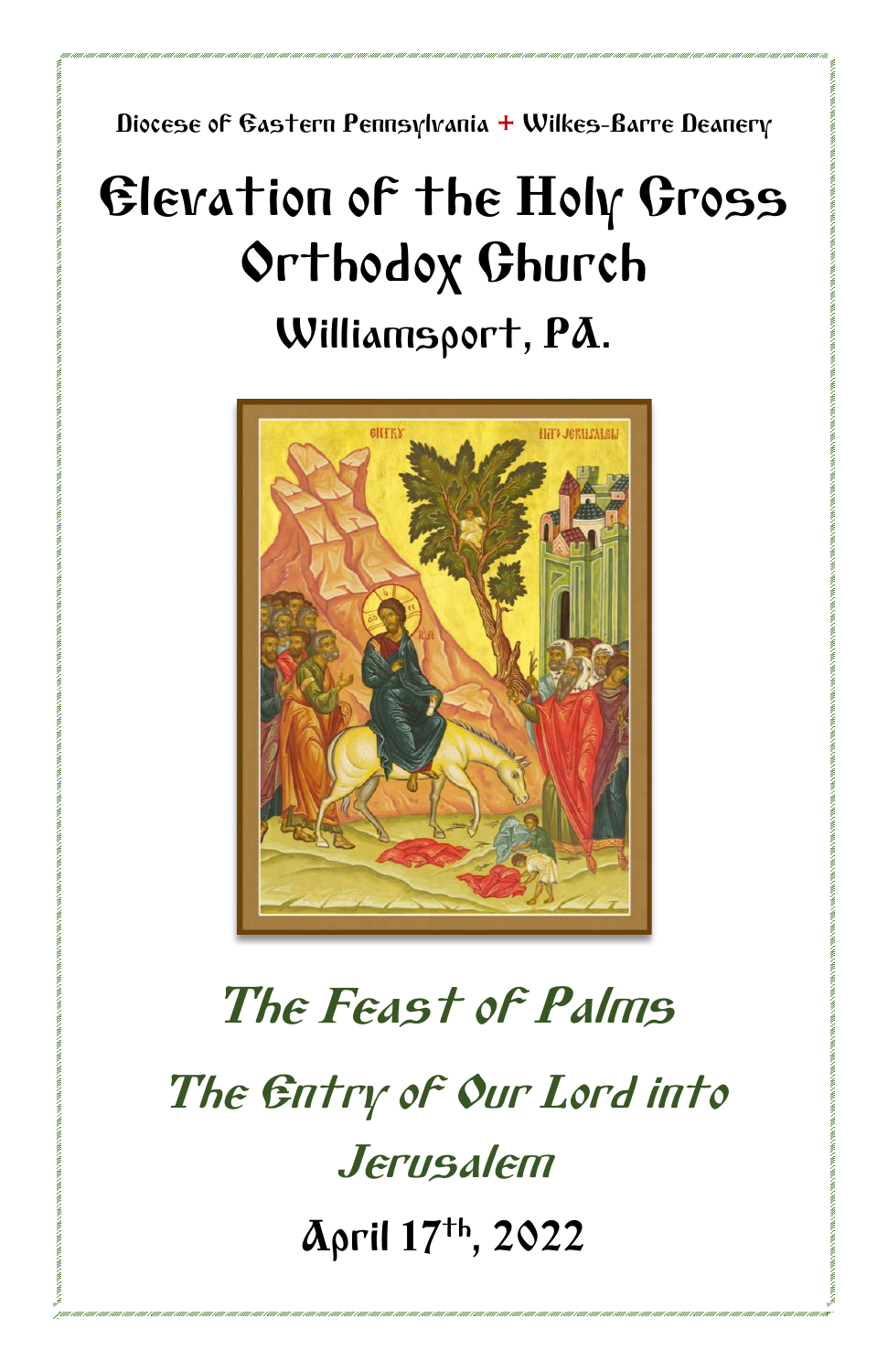## Elevation of the Holy Cross Orthodox Church

1725 Holy Cross Ln Williamsport, Pennsylvania 17701-2749 www.holycrosswilliamsport.org

Rev. Fr. Seraphim Reynolds, Pastor Church Office: 570.322.3020 (c) 717.576.3503 Email: priestseraphim@protonmail.com

> *Scripture Readings: Epistle: Philippians 4:4-9 Gospel: St. John 12:1-18*

*A warm welcome to everyone this morning! Please join us for some fellowship after in the Parish Hall!*

**Services, Events & Announcements**

- + **Bridegroom Matins – tonight (Sunday) @ 5:30pm**
- + **Bridegroom Matins – Monday April 18th @ 5:30pm**
- + **Bridegroom Matins – Tuesday April 19th @ 5:30pm**
- + **Holy Unction – Wednesday April 20th @ 5:30pm**
- + **Vesperal Divine Liturgy – Thursday April 21st @ 9am**
- + **Matins w/Passion Gospels – Thursday April 21st @ 5:30pm**

+ If anyone needs to have their Lenten Confession heard, please see Fr Seraphim . . . real soon  $\circledcirc$ 

+ Please pickup a copy of the Holy Week & Pascha schedule at the candle counter for a complete listing of services.

+ **1 st Official Announcement – Special Parish Meeting – Sunday May 1st after Fellowship Hour**

### *Our Giving – April 10th , 2022*

Tithes/Offerings - \$2,281.00 / Candle Offerings – \$86.80 Love Offerings - \$50.00 / Memorial Gifts - \$500.00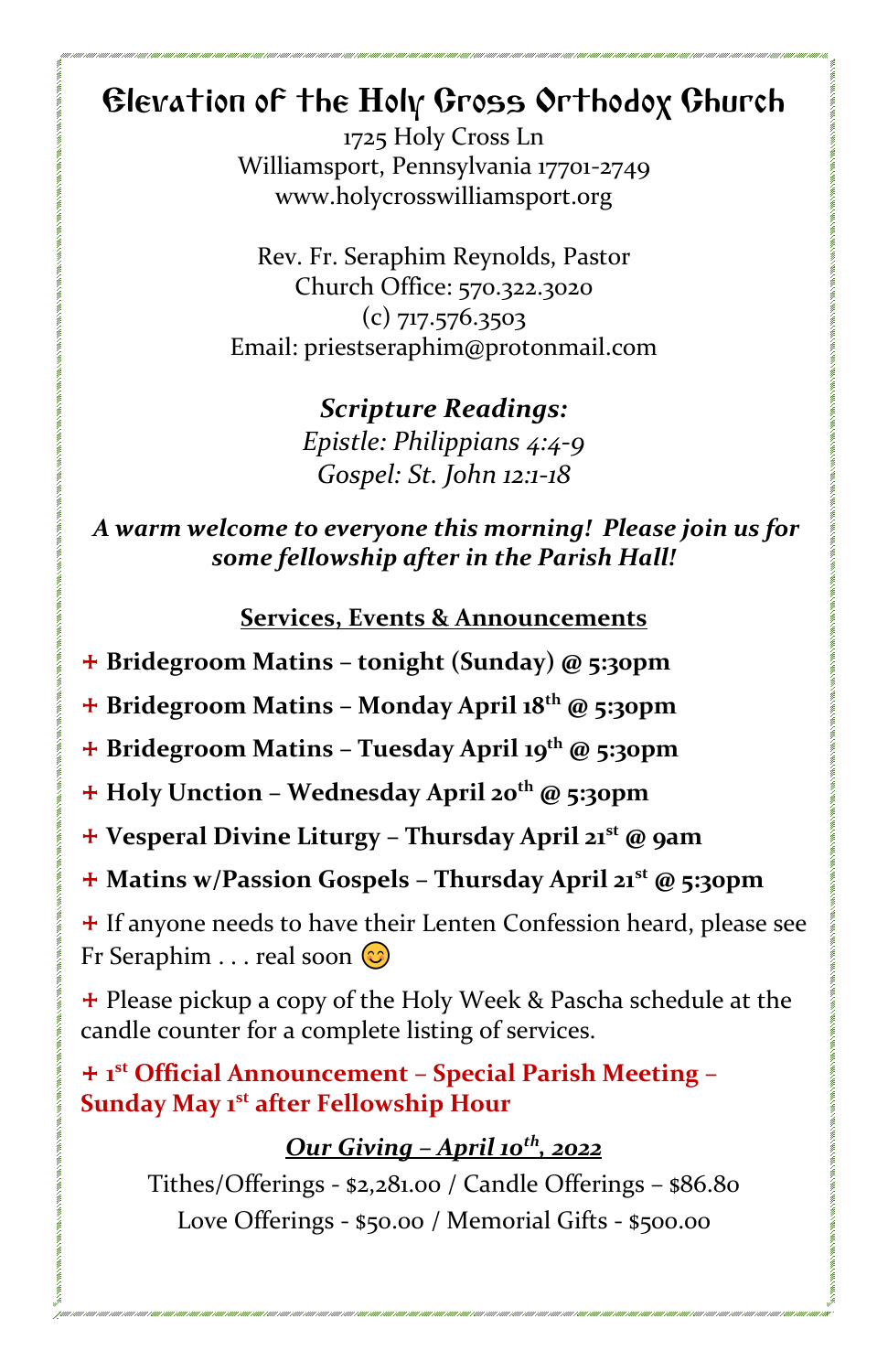*Regarding Holy Communion***:** Only those faithful who are Orthodox Christians and have properly prepared themselves by fasting, prayer [i.e., *Prayers Before Communion*], recent confession, and who were *at least present for the reading of the Epistle and Gospel* should approach to receive the Holy Eucharist. *We should all be at peace with everyone too***.** If you have any questions about Communion, please see Fr. Seraphim.  $\odot$ 

#### *Lazarus Saturday and Palm Sunday*

Lazarus Saturday is a paschal celebration. It is the only time in the entire Church Year that the resurrectional service of Sunday is celebrated on another day. At the liturgy of Lazarus Saturday, the Church glorifies Christ as "the Resurrection and the Life" who, by raising Lazarus, has confirmed the universal resurrection of mankind even before His own suffering and death.

By raising Lazarus from the dead before Thy passion, Thou didst confirm the universal resurrection, O Christ God! Like the children with the branches of victory, we cry out to Thee, O Vanquisher of Death: Hosanna in the highest! Blessed is he that comes in the name of the Lord! (Troparion).

Christ —the Joy, the Truth and the Light of All, the Life of the world and its Resurrection—has appeared in his goodness to those on earth. He has become the Image of our Resurrection, granting divine forgiveness to all (Kontakion).

Because of the resurrection of Lazarus from the dead, Christ was hailed by the masses as the long-expected Messiah-King of Israel. Thus, in fulfillment of the prophecies of the Old Testament, He entered Jerusalem, the City of the King, riding on the colt of an ass (Zech 9.9; Jn 12.12). The crowds greeted Him with branches in their hands and called out to Him with shouts of praise: Hosanna! Blessed is